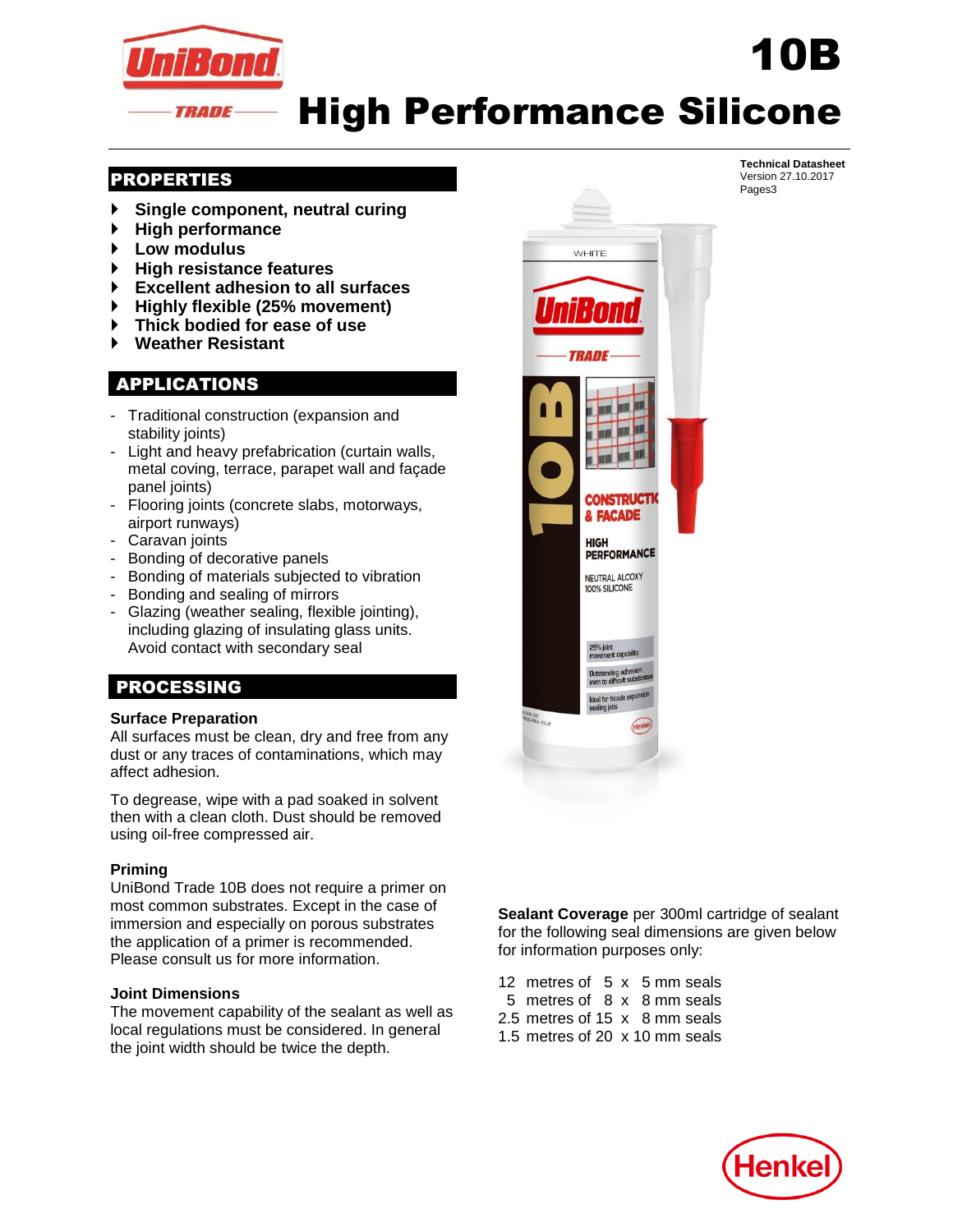

# High Performance Silicone

## TEMPERATURES

#### **Application**

Application Temperatures: +5°C to +40°C

**Service** 

Service Temperatures: - 50°C to + 120°C

## CHARACTERISTICS

| Type of silicone:                                               | Alkoxy                                                                      |  |  |  |
|-----------------------------------------------------------------|-----------------------------------------------------------------------------|--|--|--|
| Density<br>ISO 2811-1                                           | $~1,38$ g/ml<br>white, grey, black<br>$\sim$ 1,04 g/ml<br>translucent       |  |  |  |
| Resistance to flow<br><b>ISO 7390</b>                           | $\sim$ 1 mm<br>white, grey, black<br>~ 0 mm<br>translucent                  |  |  |  |
| Skin formation time<br>+23°C/50% RH                             | $~10$ min.<br>white, grey, black<br>$\sim$ 30 min.<br>translucent           |  |  |  |
| Curing speed<br>+23°C, 50%RH, cross-section of<br>ioint 20x10mm | $\sim$ 2 mm/ day<br>white, grey, black<br>$\sim$ 2,5 mm/ day<br>translucent |  |  |  |
| Shore A hardness<br><b>ISO 868</b>                              | ~22<br>white, grey, black<br>~20<br>translucent                             |  |  |  |
| Movement capability<br>ISO 11600                                | 25%                                                                         |  |  |  |
| Max. joint width                                                | 30 mm                                                                       |  |  |  |
| Change of volume<br>ISO 10563                                   | $~10^{\circ}$                                                               |  |  |  |
| Elastic recovery<br><b>ISO 7389-A</b>                           | ~1.85%<br>white, grey, black<br>~100%<br>translucent                        |  |  |  |
| Modulus at 100%<br>elongation<br>ISO 8339-A                     | $\sim$ 0.3 N/mm <sup>2</sup>                                                |  |  |  |
| Elongation at break<br>ISO 8339-A                               | 500 %<br>white, grey, black<br>250%<br>translucent                          |  |  |  |

## STANDARDS

**ISO**  ISO 11600-F&G-25 LM **EN 15651-1 (CE marking)**

Product type F-EXT-INT: sealant for façade for interior and exterior applications

10B

#### **EN 15651-2 (CE marking)**

Product type G: sealant for glazing applications

#### **EN 13501-1**

Reaction to fire: class E

## IMPORTANT ADVICE

#### **Cleaning tools**

Areas soiled with fresh sealant may be cleaned with a dry pad or a pad soaked in a solvent. Any cured sealant can be removed by scraping (e. g. using a razor blade) or by using a special silicone remover product.

#### **Storage**

Cool, dry and free from frost

#### **Shelf Life**

12 Months when stored at temperatures between +5°C and +25°C in original, unopened packaging after date of manufacture.

## SAFETY

#### **Safety Advice**

Consult the Material Safety Data Sheet (mymsds.henkel.com) for UniBond Trade 10B. [www.unibond-trade.co.uk](http://www.unibond-trade.co.uk/)

## COLOURS

White, grey, black

## PACKAGING

UniBond Trade 10B is supplied in 300ml cartridges

## DISPOSAL

#### **Product and packaging disposal**

Dispose of waste and residues in accordance with local authority requirements (please refer to Safety Data Sheet for more information).